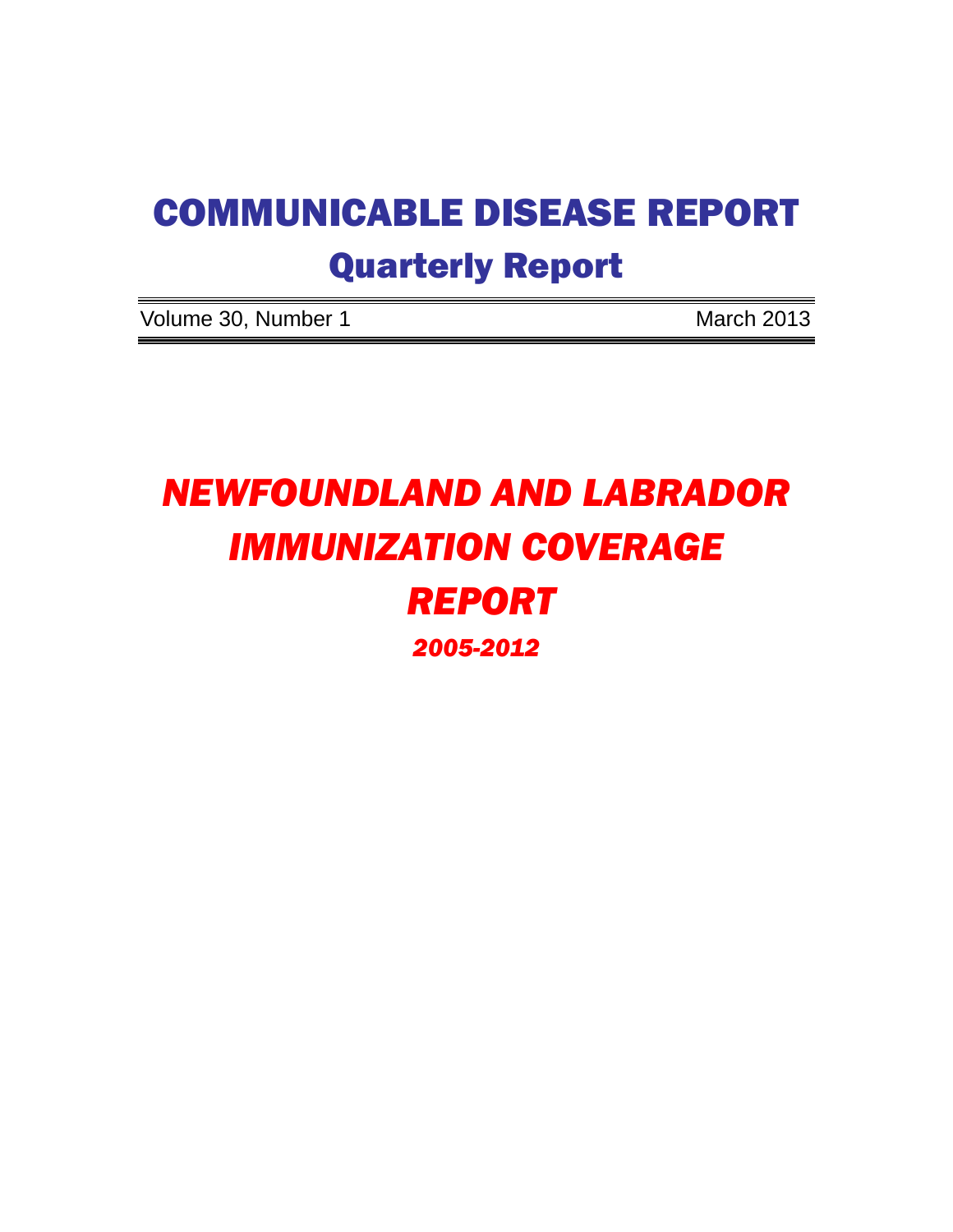# **Introduction**

The Canadian Public Health Association named immunization as one of the top ten public health achievements in the 1900s. As a result of immunization programs, vaccine preventable diseases cause less than five percent of all deaths in Canada. Immunization programs are the cornerstone of child health programs and make significant differences in the health of the elderly and other individuals who have lowered resistance to disease.

In Newfoundland and Labrador since the 1990's we have seen several vaccines added to the provincial publicly funded immunization programs. They include hepatitis B vaccine, meningococcal and pneumococcal vaccine, Human papillomavirus vaccine, and the varicella (chickenpox) vaccine.

In the past there have also been "catch–up" publically funded programs. These "catchup "programs are offered to a cohort to allow for greater coverage of a specific vaccine. It is usually time limited and is done to ensure that the cohort is protected as soon as possible.

Our primary and school immunization programs are delivered by public health nurses working in the 4 regional health authorities. There is some physician delivery of primary vaccines in the largest health authority; Eastern Health. Primary and school program vaccines are provided free of charge.

Immunization coverage rates are calculated yearly. The coverage rate is calculated by taking the eligible cohort e.g. the birth cohort for a specific year and comparing it to the number immunized for that same birth cohort. Measuring vaccination coverage rates permits evaluation of vaccine programs and assessment of vaccination strategies in preventing disease. Each regional health authority reports to the province the collated immunization coverage for their region for the primary and school programs.

Newfoundland and Labrador's immunization coverage rates remain high and meet most of the national targeted coverage rate goals. The regional health authorities work tirelessly to improve access to immunization and to ensure that the province's immunization coverage rates remain high. Due to these rates of vaccination in Newfoundland and Labrador we have not experienced disease outbreaks such as measles or other vaccine preventable diseases that have been seen in other provinces and territories in Canada.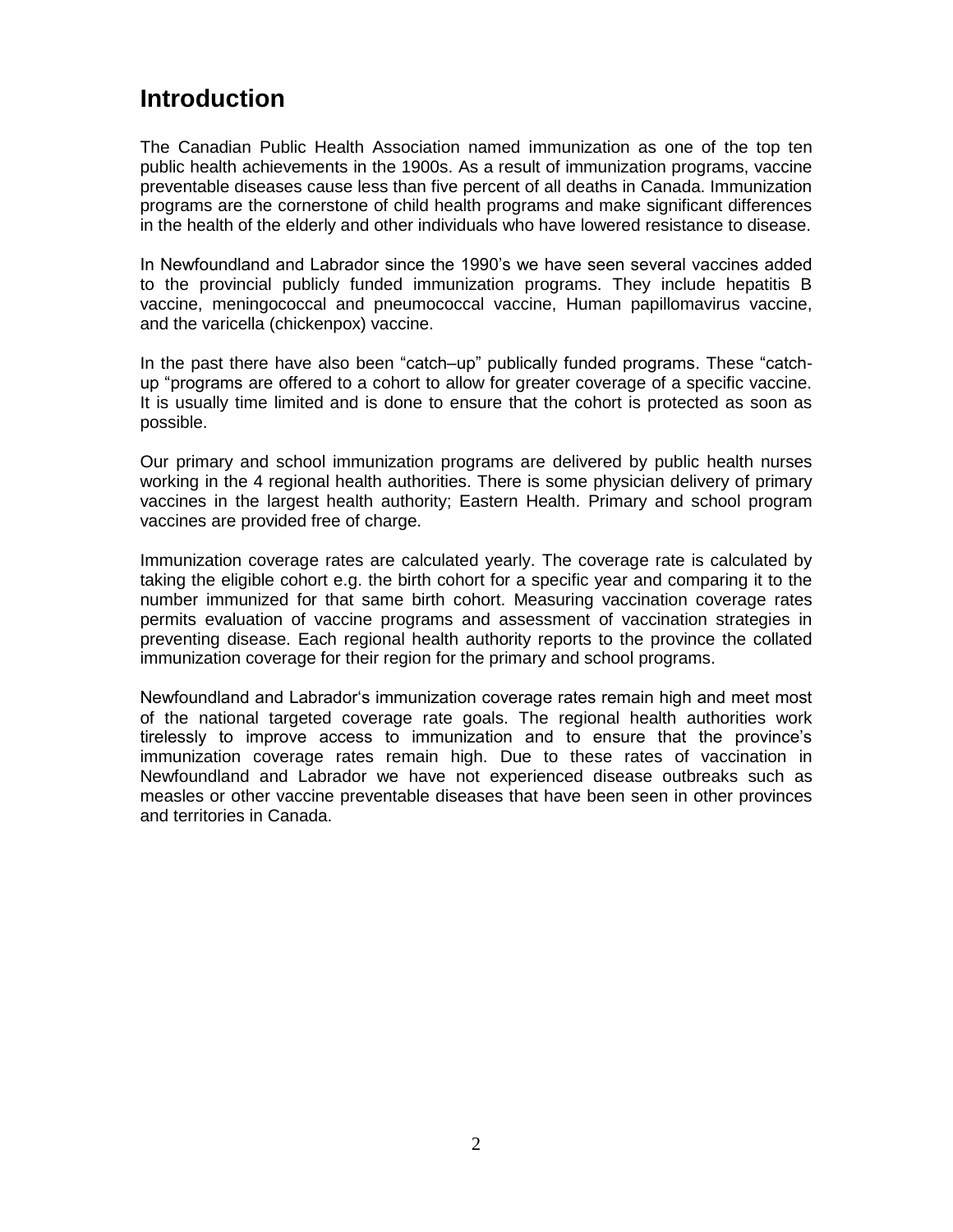#### **Table 1: January 2012 the provincial immunization schedule\* includes:**

| Vaccination       | Age                          |  |  |  |  |  |  |  |  |
|-------------------|------------------------------|--|--|--|--|--|--|--|--|
| DTaP-IPV-Hib      | 2, 4, 6, 18 months           |  |  |  |  |  |  |  |  |
| Pneu-C-13         | 2, 4, & 12 months $\ddagger$ |  |  |  |  |  |  |  |  |
| <b>MMRV</b>       | 12 months                    |  |  |  |  |  |  |  |  |
| Men-C-C           | 12 months                    |  |  |  |  |  |  |  |  |
| <b>MMR</b>        | 18 months                    |  |  |  |  |  |  |  |  |
| DTaP-IPV/Tdap-IPV | $4 - 6$ years                |  |  |  |  |  |  |  |  |
| Influenza         | $6 - 59$ months              |  |  |  |  |  |  |  |  |

‡Children at high risk for disease should receive an additional dose of Pneu-C-13 at 6 months

#### **Table 2: School Programs**

| <b>Vaccination</b> | Grade             |  |  |  |  |  |  |  |  |
|--------------------|-------------------|--|--|--|--|--|--|--|--|
| Men-C-ACYW135      | Grade 4           |  |  |  |  |  |  |  |  |
| <b>Hepatitis B</b> | Grade 6 (2 doses) |  |  |  |  |  |  |  |  |
| $HPV-4$            | Grade 6 (3 doses) |  |  |  |  |  |  |  |  |
| Tdap               | Grade 9           |  |  |  |  |  |  |  |  |

\* Please note that the provincial's immunization schedule has changed several times in the last 12 years to reflect the recommendations from the Canadian Immunization Guide and the National Advisory Committee on Immunizations.

#### **Note: Children considered at higher risk for disease may be eligible for other vaccines.**

#### **Vaccine abbreviations**

| <b>MMR</b>       | Protects against measles, mumps & rubella                            |
|------------------|----------------------------------------------------------------------|
| <b>MMRV</b>      | Protects against measles, mumps, rubella and varicella               |
| $HPV-4$          | Protects against 4 types of Human Papillomavirus                     |
| Pneu-C-7         | Protects against 7 types of pneumococcal disease                     |
| Pneu-C-10        | Protects against 10 types of pneumococcal disease                    |
| Pneu-C-13        | Protects against 13 types of pneumococcal disease                    |
| Tdap             | Protects against tetanus, diphtheria, and pertussis                  |
| Men-C-C          | Protects against type C meningococcal disease                        |
| Men-C-ACYW135    | Protects against type C, A, Y and W135 type<br>meningococcal disease |
| <b>Varicella</b> | Protects against chickenpox                                          |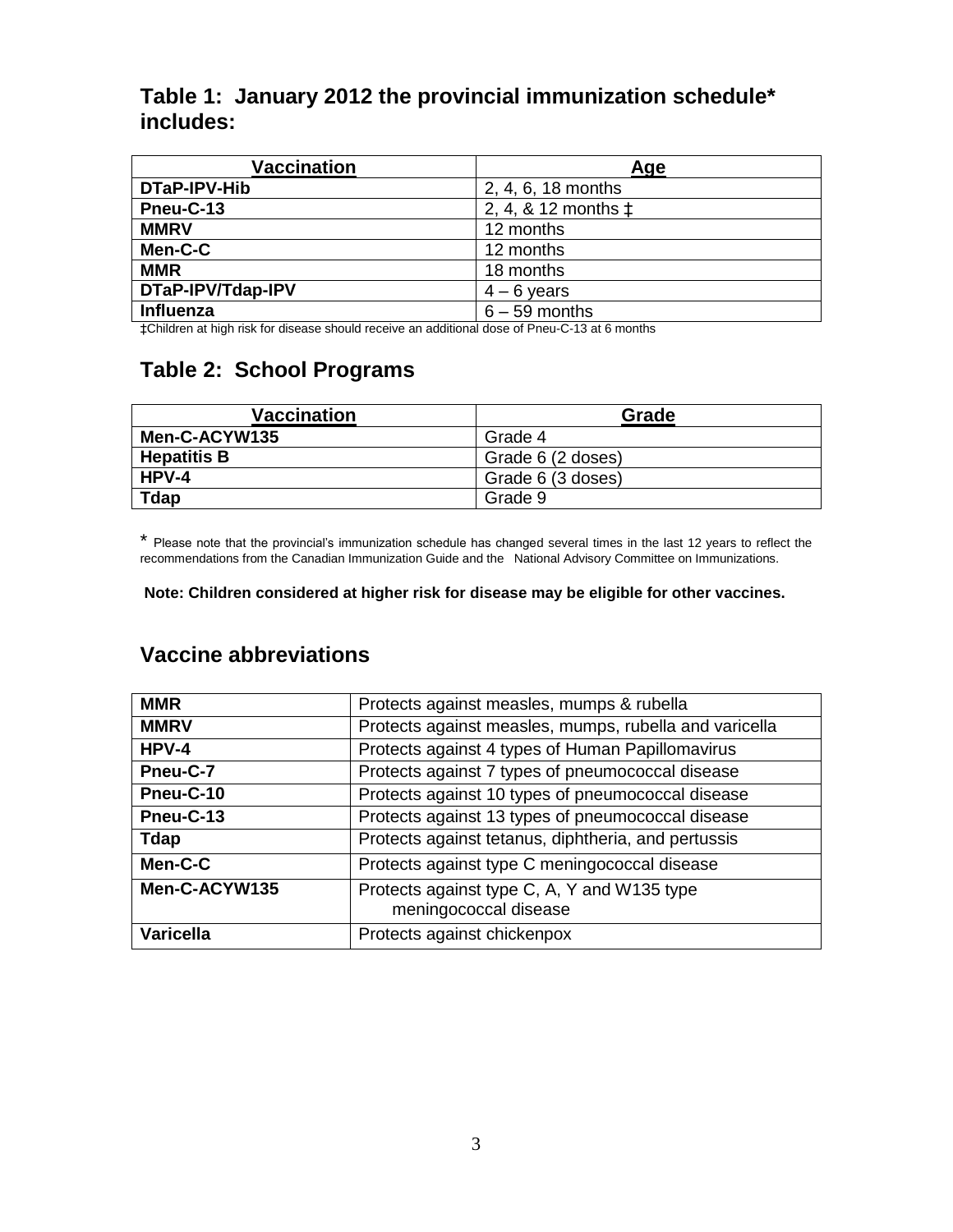# **Coverage Rates**  *Children Age Two Years*

In 2011-2012, the coverage rates of children at 2 years of age (born in 2009) for the five vaccinations offered (DTaP-IPV-Hib, Pneumococcal vaccine, MMR, Varicella and Men-C-C) were all above 95%. Previous year's rates were very similar, averaging over 95% coverage for all vaccinations offered from 2005 onward. This exceeded the national target rate of 95 %.



- The Men-C-C and varicella vaccination program started in 2005 thus coverage first reported in 2006
- Pneu-C-7 vaccination program started in 2005 thus coverage first reported in 2008. In 2009 Pneu-C-10 replaced Pneu-C-7, in October 2010 Pneu-C-13 replaced Pneu-C-10.
- These numbers represent the percentage of two-year olds who have had their recommended vaccines by the time they reached their second birthday. For example, the data for 2011 -2012 represents children born in 2009.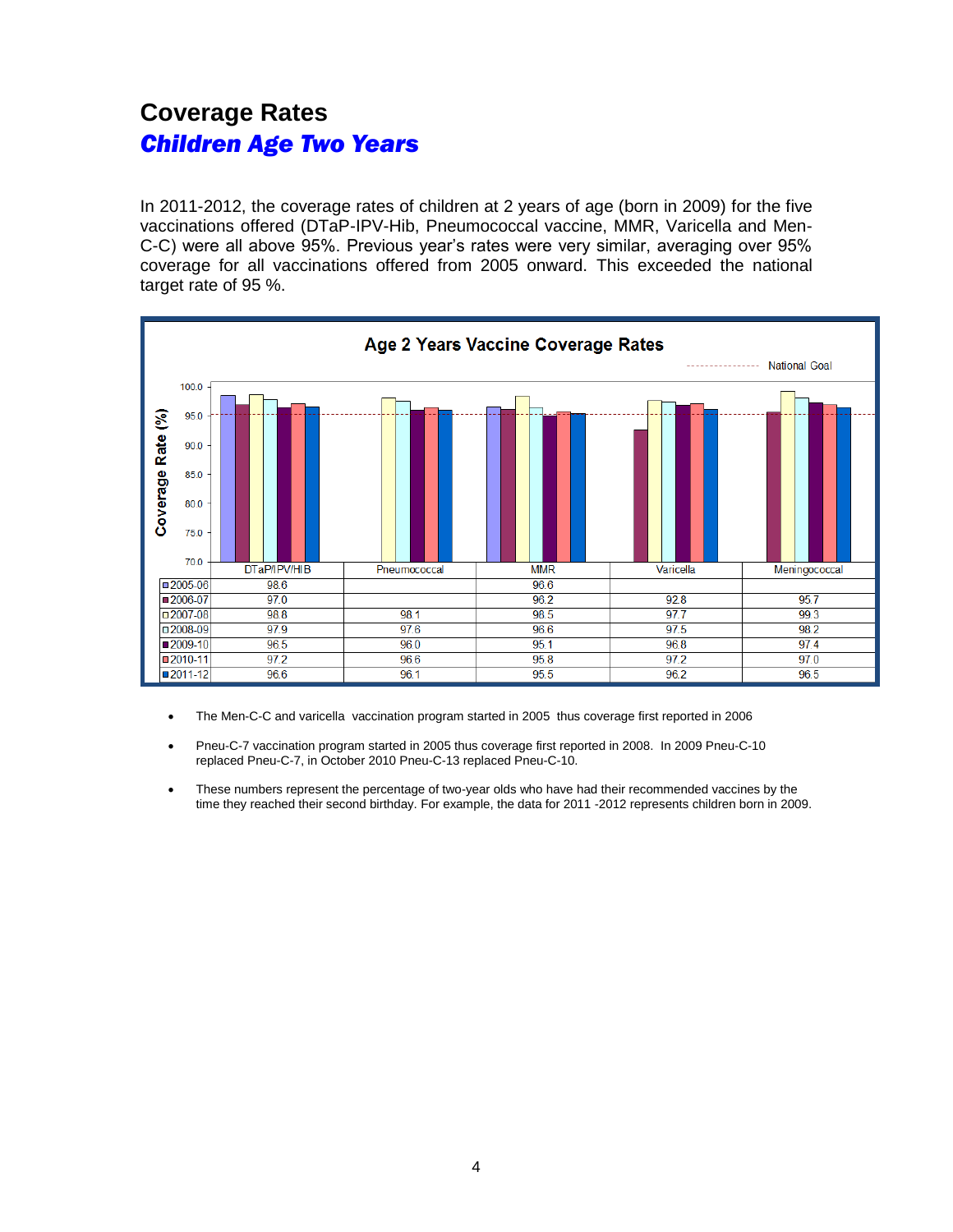## *Kindergarten Age Four-Six Years*

In the 2011-2012 school year the coverage rates for children entering kindergarten for the six vaccinations offered (DTaP-IPV-Hib, DaPT-IPV, Pneumococcal, MMR, Men-C-C and Varicella) were all above 90%. Previous year's rates were very similar, averaging over 95% coverage for all vaccinations offered from 2005 onward with the exception of 2006-2007 Varicella. In 2006 -2007 lower coverage rates in Central and Labrador-Grenfell Regional Health Authorities (74.5% and 57.8%, respectively) lowered the provincial average for Varicella. It was noted however that in the 2006-2007 school year, Varicella coverage was 100% among smaller aboriginal communities in Labrador-Grenfell RHA.



• The Men-C and Pneumococcal vaccination program started in 2005 thus coverage first reported in 2010 for this cohort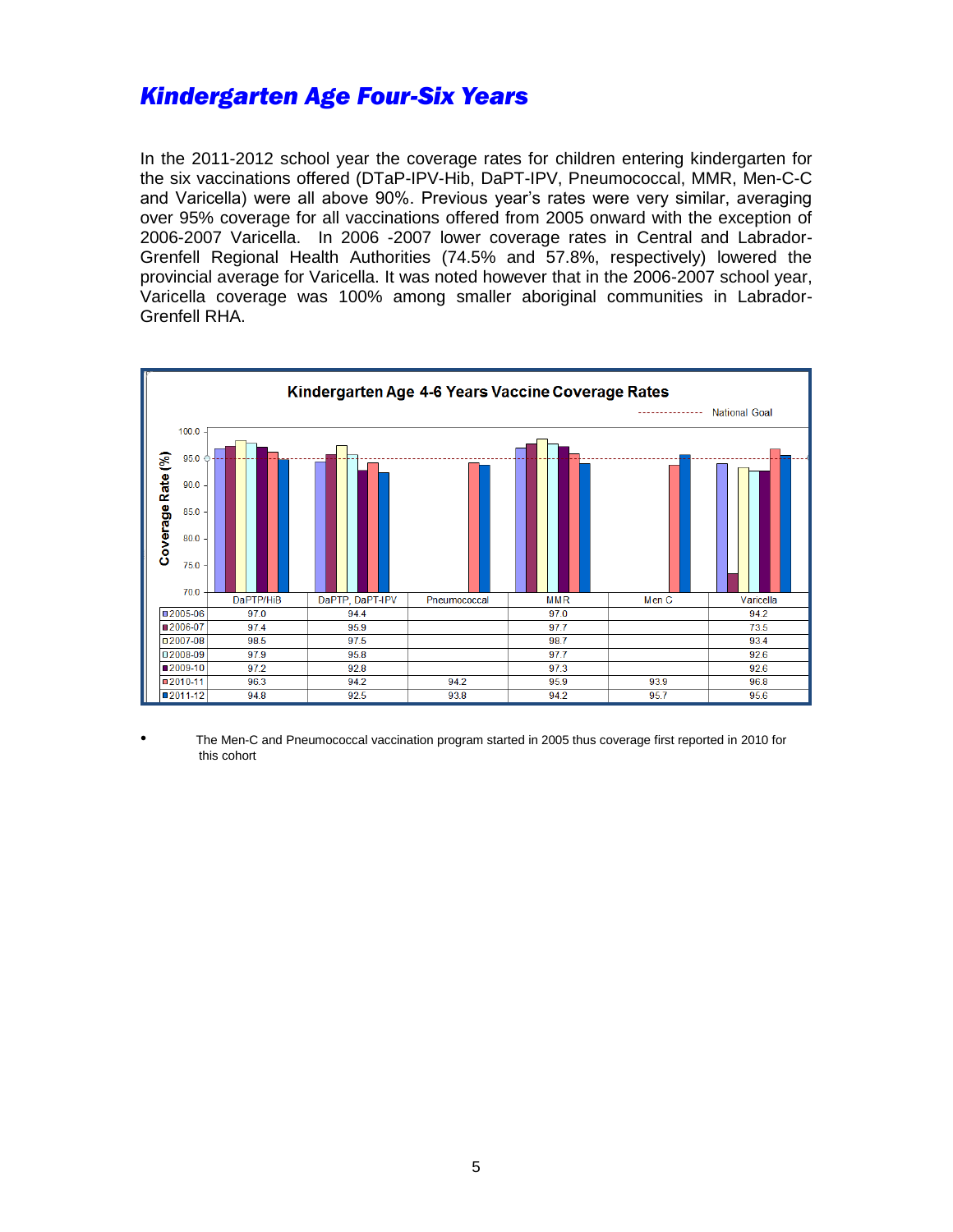## *Grade Four*

In the 2009 - 2010 school year, coverage rates for the four vaccinations offered (Hep. B – Dose 1, 2 and 3 and meningococcal vaccine) were all above 90%. Previous year's rates were very similar, averaging over 90% coverage for all vaccinations offered from 2005 onward. In 2010 a decision was made to move the vaccination program for hepatitis B to grade six as a two dose schedule and this will begin in the school year of 2012 -13.



- In September 1995 a universal program grade four hepatitis B program was introduced. In 2010 this program moved to grade six as a two dose schedule. This program resumed in grade six in September 2012.
- Men-C-ACYW135 replaced Men C-C in 2009.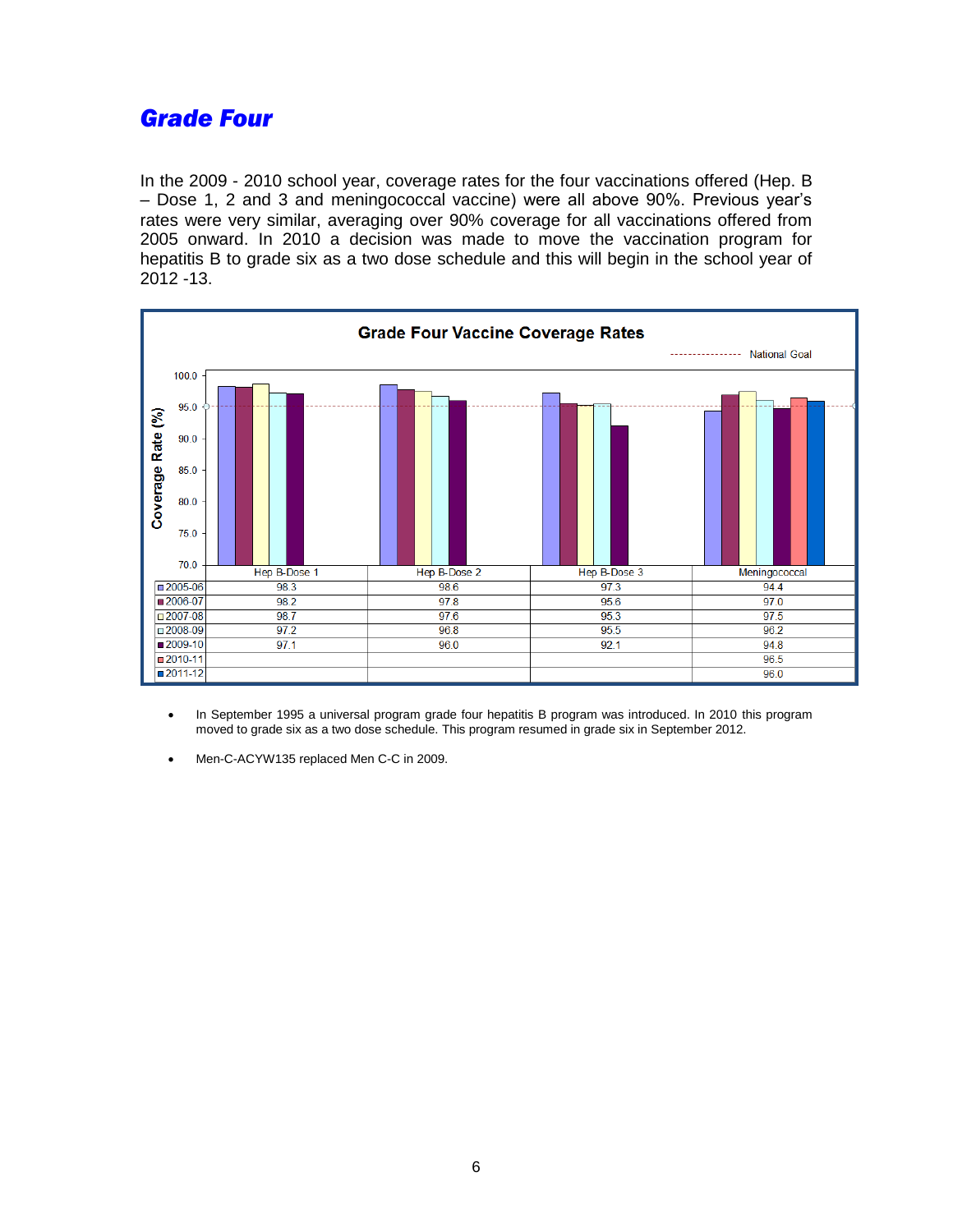## *Grade Six*

The HPV vaccination program was started in 2007 to prevent morbidity and mortality of cervical cancer. The immunization rate continues to be very high (around 85 - 90%) for the HPV vaccine program since 2007-2008, Newfoundland and Labrador has had a very high uptake of the vaccine, averaging over 85% coverage in each of school years the program was offered. In 2011 - 2012 the average coverage rate for all three doses reached greater than 90%. Beginning in the school year 2012 -2013 the hepatitis B vaccine will be offered in grade six as a two dose program.



 In September 1995 a universal program grade four hepatitis B program was introduced. In 2010 this program moved

to grade six as a two dose program and resumed in September 2012 thus coverage rates for this program will not

be reported until the end of school year 2012 -2013.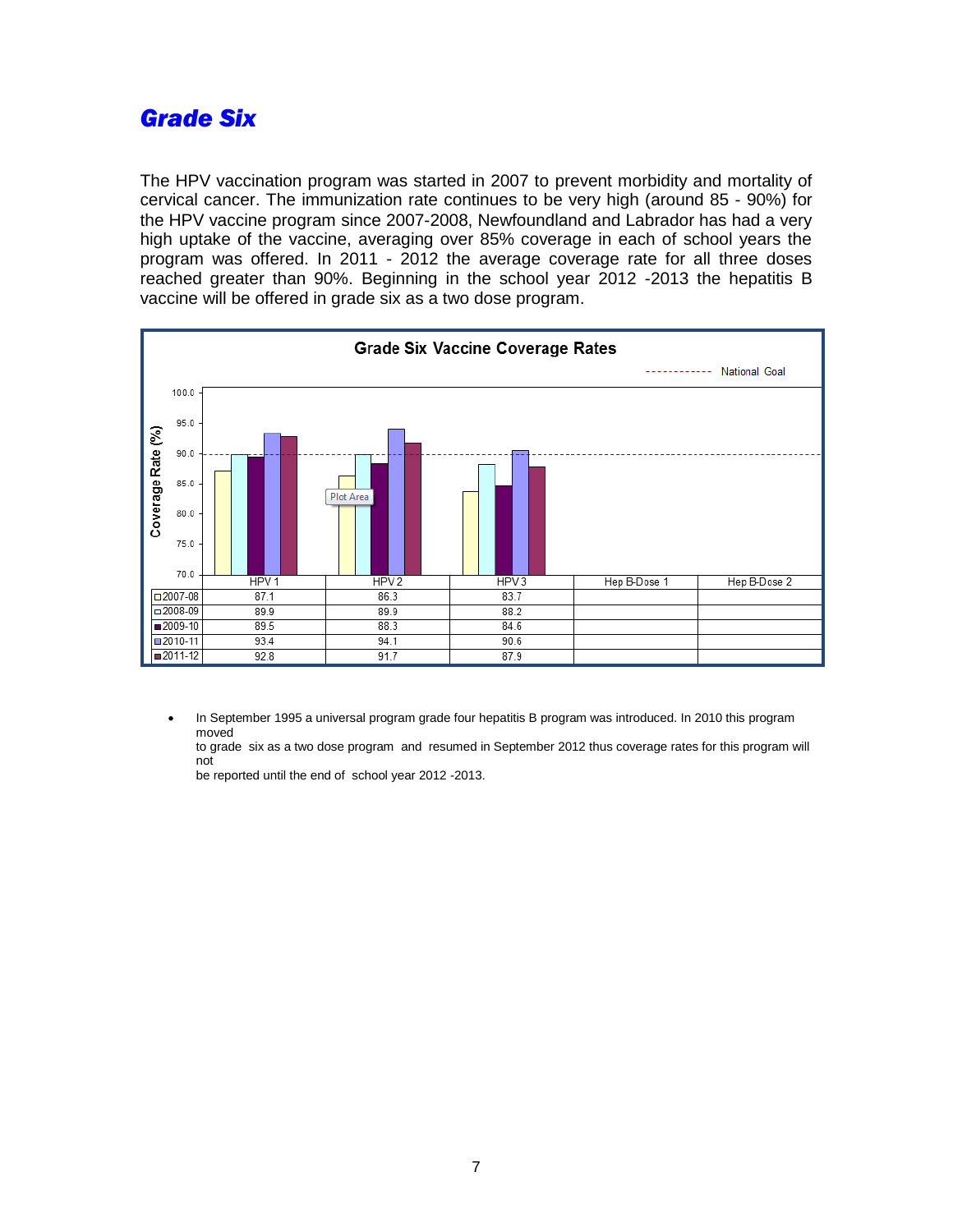## *Grade Nine*

In the 2011-2012 school year, coverage rates for the Tdap/Td was above 89%. Previous year's rates were very similar, averaging approximately 90% coverage for vaccinations offered from 2005 onward. The Meningococcal grade nine catch-up program was completed in 2009-10 school year.

The grade nine HPV vaccine coverage rate was also very high, averaging over 85% coverage for the two school years this catch up program was offered. This catch up program was offered in school years 2008-2009 and 2009-2010. Coverage rates for Eastern, Western and Central Regional Health Authorities (RHA) average nearly 90% coverage, with Labrador-Grenfell averaging closer to 75%, respectively. Data for the 2008-2009 school years for Labrador-Grenfell RHA are only from Labrador – North.



- HPV grade nine program was a catch up program offered for 2 years; 2008-2009 and 2009-2010 respectfully. Note the national goal for HPV programs is 90% compared to 95% for other vaccine programs
- Men C-C catch up program was completed in 2010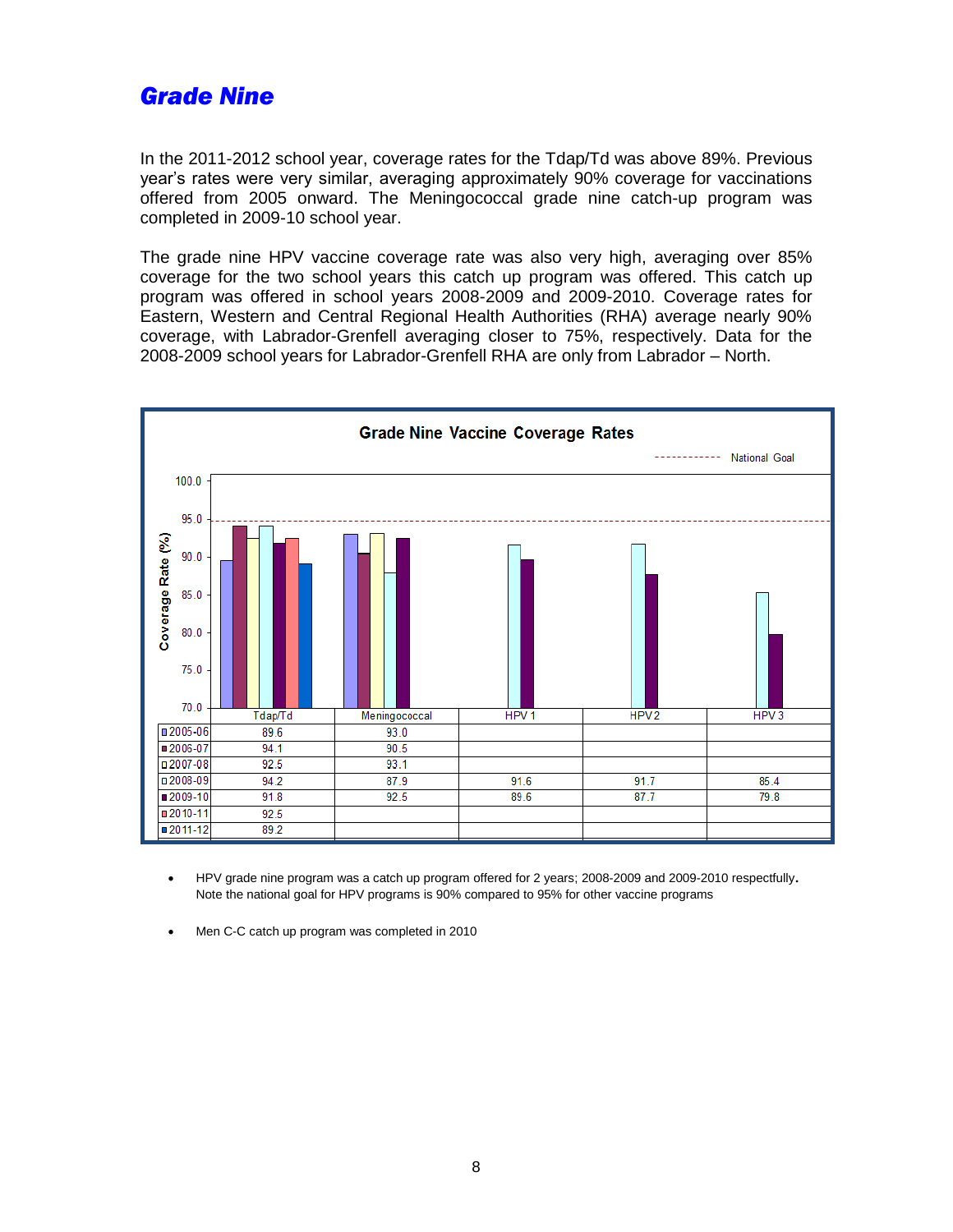# **Conclusion**

Newfoundland and Labrador boasts immunization coverage rates that are meeting or are greater than the target of over 90 per cent for all childhood and school-based programs with the exception of 2011-12 grade nine Tdap program. This draws attention to an area where work is needed to ensure an adequate coverage rate. The majority of immunizations are provided through the public health clinics by our dedicated public health nurses and they are to be commended for their efforts in providing the immunizations and in the collection of the coverage rates. This report was only possible due to their hard work.

## **Sources**

Canadian Public Health Association. ( 2010) 12 Great Achievements <http://www.cpha.ca/en/programs/history/achievements/12-v.aspx>

Public Health Agency of Canada. (2009). Immunization: The most successful public health measure.<http://www.phac-aspac.gc.ca/im/measure-intervention-eng.php>

Public Health Agency of Canada. (2006). Canadian Immunization Guide (Seventh Edition).<http://www.phac-aspc.gc.ca/publicat/cig-gci/index-eng.php>

British Columbia Centre for Disease Control (2010) Communicable Disease Control Immunization Programs. Section III-Immunization of Special Populations.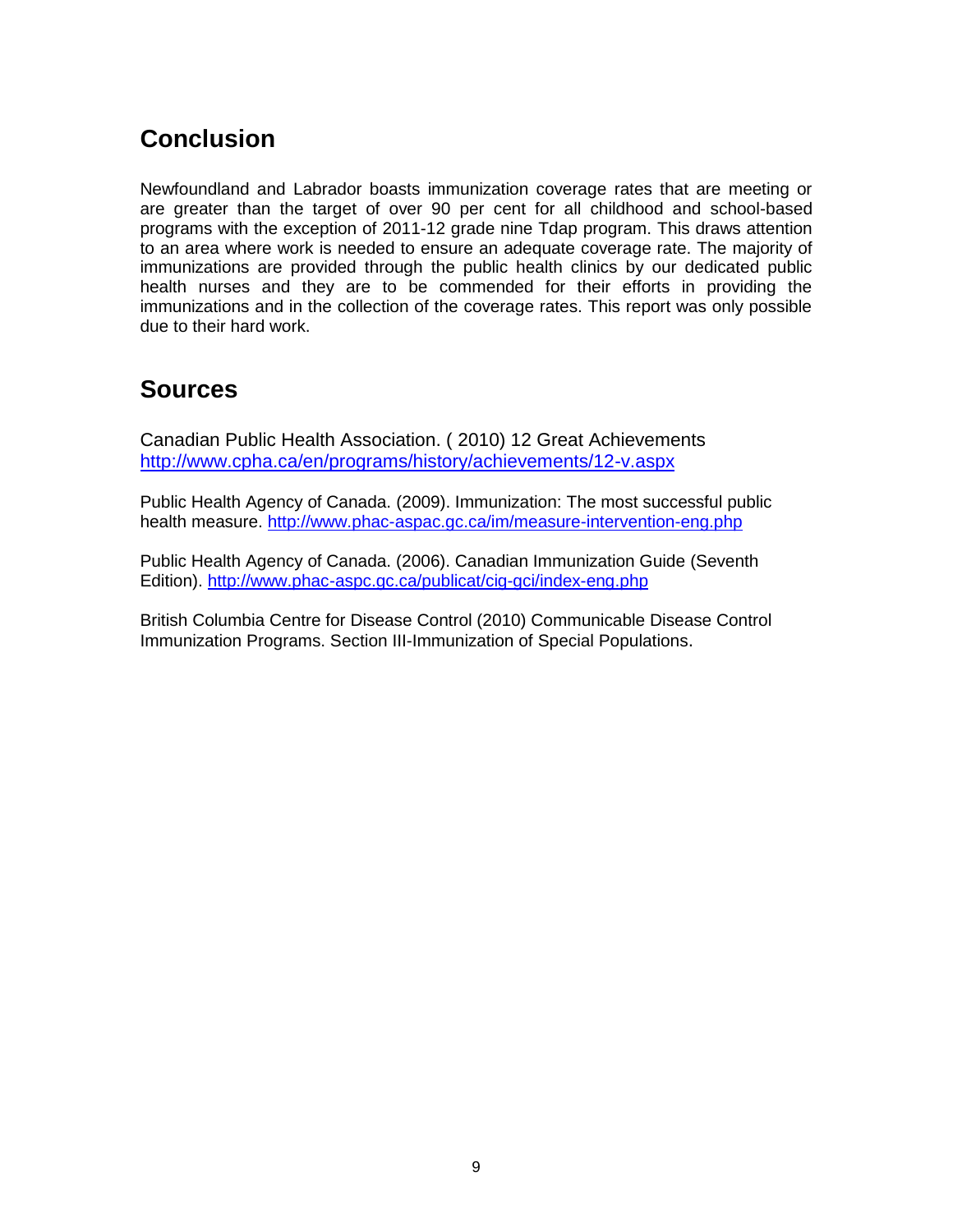# **Glossary**

**Booster –** A second, third, or greater immunization with a specific vaccine that may be necessary to insure that the individual is protected against the infectious disease.

**Community/herd immunity** – A large percentage of the population is vaccinated in order to prevent the spread of certain infectious diseases. Even individuals not vaccinated (such as newborns and those with chronic illnesses) are offered some protection because the disease has little opportunity to spread within the community. Also known as "herd immunity."

**Conjugate polysaccharide vaccine –** A vaccine in which the polysaccharide is chemically combined with a protein molecule to increase efficacy and immunogenicity (e.g., Hib, pneumococcal, and meningococcal conjugate vaccines.)

**Coverage rate (immunization coverage)** – The proportion of the target populations that has been vaccinated through the publicly funded programs that provides certain vaccines at little or no cost.

**Immunization –** Is an inclusive term denoting the process of inducing or providing immunity artificially by administering an immunologically active product; immunization may be passive or active-passive immunization denotes the provision of temporary immunity by the administration of performed antitoxin or antibodies (e.g., pooled human lg or specific lg preparations) – active immunization denotes the induction of antibodymediated and/or cell-mediated immunity by the administration of an antigen, such as a vaccine; a process or procedure that increases an organism's reaction to antigens, thereby improving its ability to resist or overcome infection.

**Immunization record (professional chart and take home)** – A record of all immunization a person has received. A record is kept by the healthcare provider who gave the immunization (professional chart), and in a local or provincial registry and by the individual or their parent or guardian (take-home record)

**Immunization schedules (delay, interruption, etc.)** – They outline the optimum timing of primary and secondary immunizations. A delayed immunization schedule may be used when a child receives his or her primary or secondary immunizations after their commended ages of their regional immunization schedule.

**Immunization status** – A client's immunization status conveys whether they are eligible, due or overdue for a specified vaccine.

- Eligible: The earliest acceptable time period during which an immunization is considered a valid dose for immunization coverage reporting;
- Due: The time period during which an immunization is considered up to date according to the NACI schedule; and
- Overdue: This time period is one month after an individual is due for an immunization, unless otherwise specified.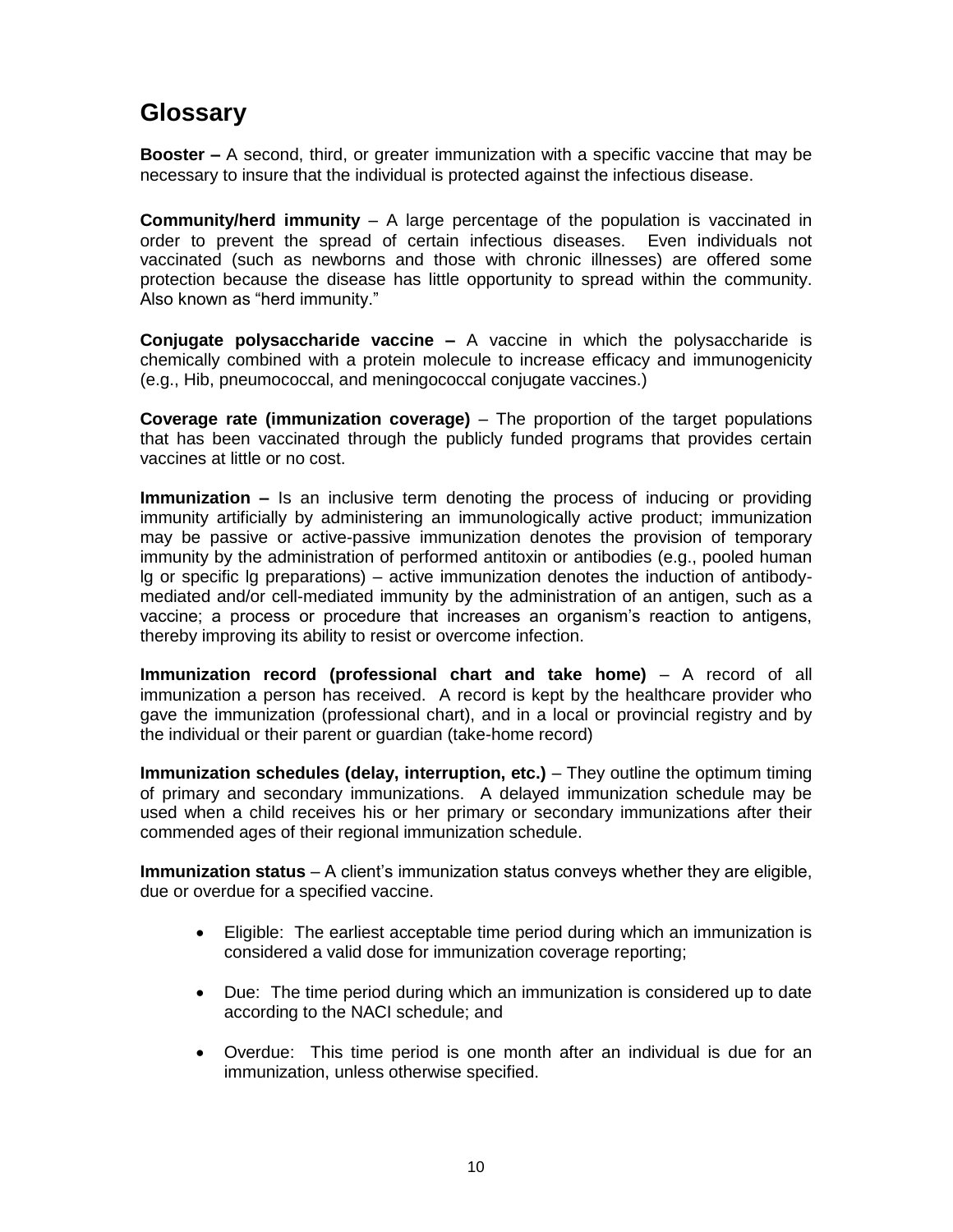**Live attenuated vaccine** – The vaccine contains whole, living bacteria or viruses that induce immunity by actively replicating within the host. Attenuated means the vaccine strains are weakened so infection is usually unapparent or very mild.

**National Immunization Strategy** – A comprehensive strategy to enable collaboration among levels of government to improve the effectiveness and efficiency of immunization programs across Canada.

**Polysaccharide** – the long chains of sugar molecules that resemble the surface of certain types of bacteria. Polysaccharide vaccines are available for pneumococcal disease, meningococcal disease and Haemophilus influenzae type B. They are recommended for outbreak control, for the protection of persons traveling to locations with epidemic disease attributable to vaccine serogroups. And for persons who may be at increased risk of meningococcal disease. Polysaccharide vaccines are not recommended for routine childhood immunization.

**Primary Immunization** – A preliminary vaccination or series of vaccinations which are required to prime the immune system to a specific antigen so that on subsequent exposure to the same antigen, a boosting effect or rapid and important expansion of memory cells will occur.

**Surveillance –** The monitoring of vaccine safety to maintain public confidence in vaccines and immunization programs.

**Targeted immunization** – The immunization program aimed at a specific group(s) or population(s).

**Vaccination** – is a method of preventing certain infections. It consists of introducing preparations called vaccines into an organism for the purpose of inducing active immunity. Refer to immunization.

**Vaccine** – A preparation of live (usually attenuated or treated) or inactivated microorganism or fractions thereof administered to induce immunity.

**Vaccine – preventable disease (VPD)** – Any infectious disease for which a vaccine exist.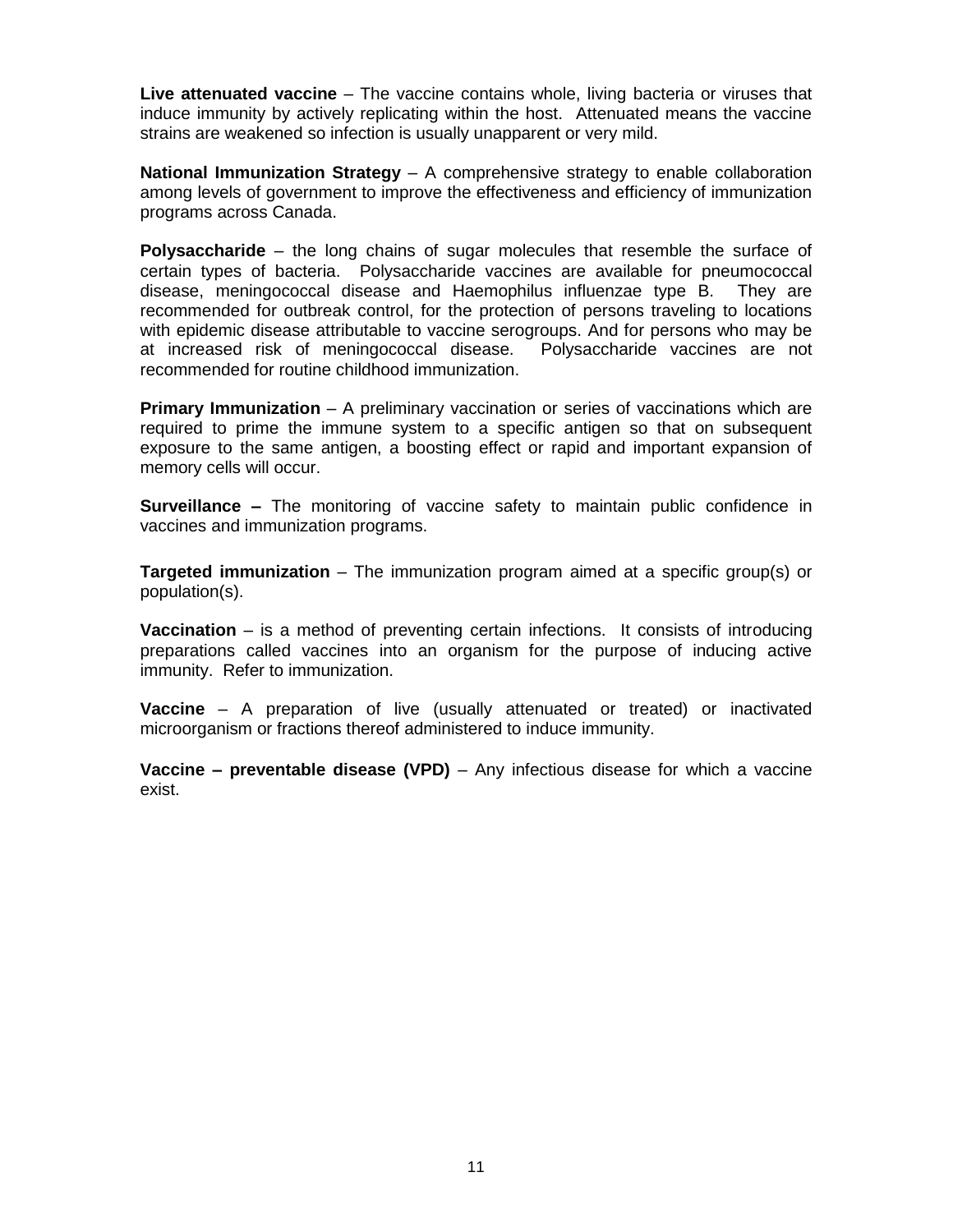#### Newfoundland and Labrador Communicable Disease Surveillance **Monthly Disease Report: March 2012**



| <b>DISEASE CLASS DISEASE NAME</b>        |                                                       |          | <b>TOTAL</b>   |                      |          | <b>EASTERN</b> |                      |          | <b>CENTRAL</b> |                      |          | <b>WESTERN</b> |                      | <b>LABRADOR GRENFELL</b> |          |                      |  |
|------------------------------------------|-------------------------------------------------------|----------|----------------|----------------------|----------|----------------|----------------------|----------|----------------|----------------------|----------|----------------|----------------------|--------------------------|----------|----------------------|--|
|                                          |                                                       | Mar      |                | <b>YTD 12 YTD 11</b> | Mar      |                | <b>YTD 12 YTD 11</b> | Mar      |                | <b>YTD 12 YTD 11</b> | Mar      |                | <b>YTD 12 YTD 11</b> | Mar                      |          | <b>YTD 12 YTD 11</b> |  |
| Enteric, Food and Amoebiasis             |                                                       | $\circ$  | $\circ$        | $\circ$              | $\circ$  | $\circ$        | $\circ$              | $\circ$  | $\circ$        | $\circ$              | $\circ$  | $\circ$        | 0                    | $\circ$                  | $\circ$  | $\circ$              |  |
| Waterborne                               | Botulism                                              | $\circ$  | $\circ$        | $\circ$              | $\Omega$ | $\circ$        | $\circ$              | $\circ$  | $\circ$        | $\circ$              | $\circ$  | $\circ$        | $\overline{0}$       | $\Omega$                 | $\Omega$ | $\Omega$             |  |
|                                          | Campylobacteriosis                                    | 2        | 5              | 8                    | 2        | 4              | 8                    | $\circ$  | 1              | $\Omega$             | $\circ$  | $\circ$        | 0                    | $\circ$                  | $\circ$  | $\circ$              |  |
|                                          | Cryptosporidiosis                                     | $\circ$  | 1              | $\circ$              | $\circ$  | $\circ$        | 0                    | $\circ$  | $\circ$        | $\Omega$             | $\circ$  | 1              | $\overline{0}$       | $\Omega$                 | $\circ$  | $\Omega$             |  |
|                                          | Cyclosporiasis                                        | $\Omega$ | $\Omega$       | $\Omega$             | $\Omega$ | $\circ$        | $\Omega$             | $\Omega$ | $\circ$        | $\Omega$             | $\Omega$ | $\Omega$       | $\overline{0}$       | $\Omega$                 | $\circ$  | $\Omega$             |  |
|                                          | Cytomegalovirus                                       | 1        | 2              | 1                    | 1        | 1              | 0                    | $\circ$  | 0              | $\circ$              | 0        | 1              | 1                    | 0                        | $\circ$  | $\Omega$             |  |
|                                          | Giardiasis                                            | 2        | 6              | 7                    | $\Omega$ | 0              | 1                    | $\circ$  | $\bf{O}$       | 2                    | 2        | 6              | 3                    | $\circ$                  | $\circ$  | 1                    |  |
|                                          | <b>Hepatitis A</b>                                    | $\circ$  | $\circ$        | $\Omega$             | $\Omega$ | $\circ$        | $\Omega$             | $\circ$  | $\circ$        | $\circ$              | $\circ$  | $\Omega$       | $\Omega$             | $\circ$                  | $\circ$  | $\Omega$             |  |
|                                          | Listeriosis                                           | $\circ$  | $\circ$        | 0                    | $\circ$  | $\circ$        | 0                    | $\circ$  | $\circ$        | $\circ$              | $\circ$  | $\circ$        | 0                    | $\circ$                  | $\circ$  | $\circ$              |  |
|                                          | Norovirus Infection                                   | 23       | 56             | 11                   | 1        | 4              | 2                    | 2        | 6              | 7                    | 14       | 39             | 2                    | 6                        | 7        | $\Omega$             |  |
|                                          | Salmonellosis                                         | 8        | 16             | 15                   | 2        | 6              | 8                    | 2        | 2              | 2                    | 2        | 3              | 3                    | 2                        | 5        | 2                    |  |
|                                          | Shigellosis                                           | $\circ$  | $\circ$        | $\circ$              | $\Omega$ | $\circ$        | 0                    | $\circ$  | $\bf{O}$       | $\circ$              | $\circ$  | $\circ$        | 0                    | $\circ$                  | $\circ$  | $\Omega$             |  |
|                                          | Typhoid/Paratyphoid Fever                             | $\circ$  | $\circ$        | 0                    | $\circ$  | $\circ$        | $\circ$              | $\circ$  | $\mathbf{O}$   | $\circ$              | $\circ$  | $\circ$        | 0                    | $\circ$                  | $\circ$  | $\Omega$             |  |
|                                          | Verotoxigenic Escherichia coli                        | 0        | $\circ$        | 0                    | $\circ$  | $\circ$        | $\circ$              | $\circ$  | 0              | $\circ$              | $\circ$  | $\circ$        | 0                    | $\circ$                  | $\circ$  | $\circ$              |  |
|                                          | Yersiniosis                                           | $\circ$  | $\circ$        | $\circ$              | $\circ$  | $\circ$        | $\circ$              | $\circ$  | $\circ$        | $\circ$              | $\circ$  | $\circ$        | 0                    | $\circ$                  | $\circ$  | $\circ$              |  |
| <b>Diseases</b><br><b>Transmitted by</b> | Creutzfeldt-Jakob Disease (CJD)                       | $\circ$  | $\circ$        | $\circ$              | $\circ$  | $\circ$        | $\circ$              | $\circ$  | $\circ$        | $\circ$              | $\circ$  | $\circ$        | $\circ$              | $\circ$                  | $\circ$  | $\overline{0}$       |  |
| <b>Direct Contact</b>                    | Group B Streptococcal Disease of Newborn              | $\circ$  | $\circ$        | $\circ$              | $\circ$  | 0              | $\circ$              | $\circ$  | $\circ$        | $\circ$              | $\circ$  | $\circ$        | $\circ$              | $\circ$                  | $\circ$  | $\circ$              |  |
| and Respiratory                          | Influenza Virus of a Novel Strain                     | $\circ$  | $\circ$        | $\Omega$             | $\circ$  | $\circ$        | $\Omega$             | $\circ$  | $\Omega$       | $\Omega$             | $\circ$  | $\circ$        | 0                    | $\circ$                  | $\circ$  | $\Omega$             |  |
| Route                                    | Influenza A, Laboratory Confirmed                     | 39       | 47             | 131                  | 13       | 15             | 65                   | 20       | 23             | 13                   | 3        | 4              | 30                   | 3                        | 5        | 23                   |  |
|                                          | Influenza B, Laboratory Confirmed                     | 87       | 179            | 4                    | 62       | 74             | 1                    | 16       | 25             | $\mathbf{1}$         | 8        | 42             | 0                    | 1                        | 38       | 2                    |  |
|                                          | Invasive Group A Streptococcal Disease                | $\circ$  | 2              | 1                    | O        | 1              | 0                    | $\circ$  | 1              | $\bf{0}$             | $\circ$  | 0              |                      | 0                        | 0        | $\Omega$             |  |
|                                          | Invasive Haemophilus Influenza non-type B             | $\circ$  | $\Omega$       | $\Omega$             | $\circ$  | $\Omega$       | $\Omega$             | $\circ$  | $\circ$        | $\Omega$             | $\circ$  | $\circ$        | 0                    | $\circ$                  | $\circ$  | $\Omega$             |  |
|                                          | Invasive Meningococcal Disease (IMD), Conf            | $\circ$  | $\circ$        | 1                    | $\circ$  | $\circ$        | $\circ$              | $\circ$  | $\circ$        | 1                    | $\circ$  | $\circ$        | 0                    | $\circ$                  | $\circ$  | $\Omega$             |  |
|                                          | Invasive Meningococcal Disease (IMD), Prob            | $\circ$  | $\circ$        | 0                    | $\circ$  | $\circ$        | 0                    | $\circ$  | $\circ$        | $\circ$              | $\circ$  | $\circ$        | 0                    | $\Omega$                 | $\circ$  | $\Omega$             |  |
|                                          | Invasive Pneumococcal Disease (IPD)                   | 5        | 8              | 4                    | 3        | 5              | 2                    | 1        | 1              | $\circ$              | 1        | 1              | 2                    | $\circ$                  | 1        | $\Omega$             |  |
|                                          | Legionellosis                                         | $\circ$  | $\circ$        | $\Omega$             | $\Omega$ | $\circ$        | $\Omega$             | $\circ$  | $\circ$        | $\Omega$             | $\circ$  | $\Omega$       | $\overline{0}$       | $\Omega$                 | $\circ$  | $\Omega$             |  |
|                                          | Meningitis, Bacterial (other than Hib, IMD or<br>IPD) | $\circ$  | $\overline{0}$ | 1                    | $\circ$  | 0              | 1                    | $\circ$  | $\mathbf{0}$   | $\circ$              | $\circ$  | $\circ$        | 0                    | $\circ$                  | $\circ$  | $\circ$              |  |
|                                          | Meningitis, Viral                                     | $\circ$  | $\circ$        | 2                    | $\Omega$ | $\circ$        | 2                    | $\Omega$ | $\circ$        | $\Omega$             | $\circ$  | $\circ$        | $\Omega$             | $\circ$                  | $\circ$  | $\Omega$             |  |
|                                          | Nontuberculosis Mycobacterial Disease                 | 0        | 5              | 4                    | $\circ$  | 5              | з                    | $\circ$  | $\circ$        | $\circ$              | $\circ$  | $\circ$        | 0                    | $\circ$                  | $\circ$  | м                    |  |
|                                          | Severe Respiratory Illness, unknown origin            | $\circ$  | $\Omega$       | $\Omega$             | $\Omega$ | $\circ$        | $\Omega$             | $\Omega$ | $\circ$        | $\Omega$             | $\Omega$ | $\Omega$       | $\overline{0}$       | $\Omega$                 | $\circ$  | $\Omega$             |  |
|                                          | Tuberculosis, non-respiratory                         | $\circ$  | $\circ$        | 1                    | o        | $\circ$        | 0                    | $\circ$  | $\circ$        | $\circ$              | $\circ$  | $\circ$        | 0                    | $\circ$                  | $\circ$  |                      |  |